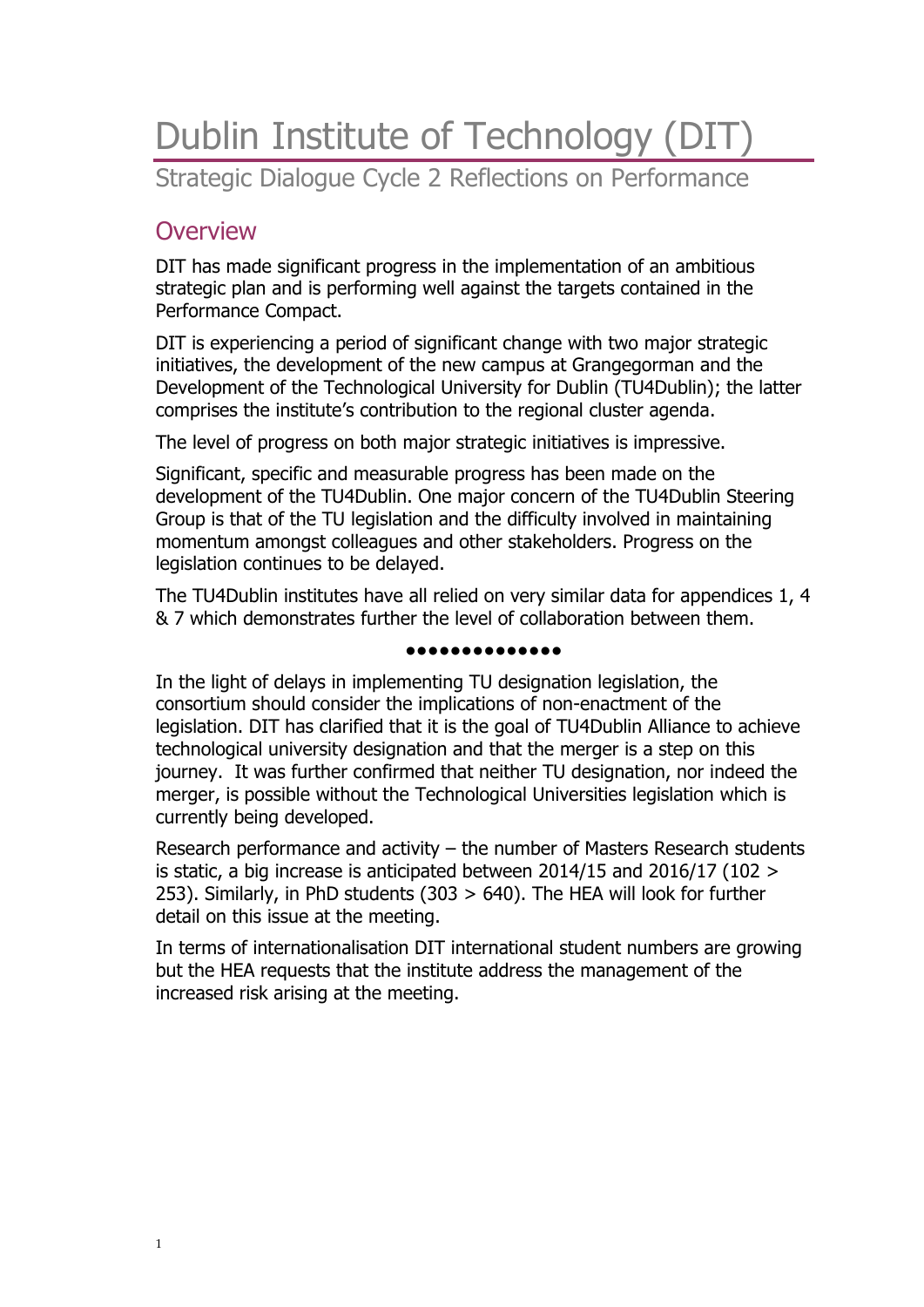# Self-evaluation report - domain level review

**1. Regional clusters:**

DIT has achieved its institutional objective "to be an active participant in the Dublin/Leinster Pillar II cluster, so as to enhance DIT's contribution to Dublin's regional development". DIT listed four active collaborative initiatives namely the DRHEA, Green Way, The Global City Innovation Initiative and the Creative Dublin Alliance with an interim target to maintain current engagements. While two of these initiatives have formally ceased to exist (DRHEA & Creative Dublin Alliance), DIT has largely achieved the target. One could state that this target was not ambitious enough, however DIT is clear within the performance compact that the focus of DIT, ITB & ITT in terms of cluster development is the significant consolidation of the partners in creating the TU4Dublin. The DRHEA has effectively ceased to exist as a formal network once funding concluded, however DIT states that it has maintained relationships and some activities with one example provided. DIT states that it continues to "engage" with DCC and others in progressing the Dublin city agenda for the Creative Dublin Alliance.

Appendix 1 provides a summary of some key achievements in the development of this 'sub-cluster'/TU4Dublin Alliance. Some of the key points to note is the establishment of the TU4Dublin Graduate Research School, the establishment of the TU4Dublin Curriculum Commission with the introduction of a pilot initiative in a small range of disciplines. The institutions are also progressing steadily on issues such as Governance, Organisational Design and Professional Services with an extremely coherent and professional approach being taken.

**2. Participation, equal access and lifelong learning:**

DIT proposed two objectives in this category. Objective one included 5 performance indicators of which three have now been achieved two significantly surpassed and two missed by substantial margins. The missed targets are part-time undergraduate students which have reduced from 3,700 in 2010/11 to 1,731 in 2014/15 while the target was 3,000 i.e. a manageable decrease. The second missed target is postgraduate research students which have reduced from 400 in 2010/11 to 282 in 2014/15 while the interim target was to maintain 400 students.

Objective two included 5 performance indicators of which three have been achieved. The missed targets are the number of mature students as a percentage of new entrants and this target is some 3% below target at 12% (12% baseline) and the flexibility of accessing provision as indicated by the percentage of part-time, distance and e-learning students which has reduced from a baseline of 28% in 2010/11 to 20% in 2014/15 (well below the interim target of 28%).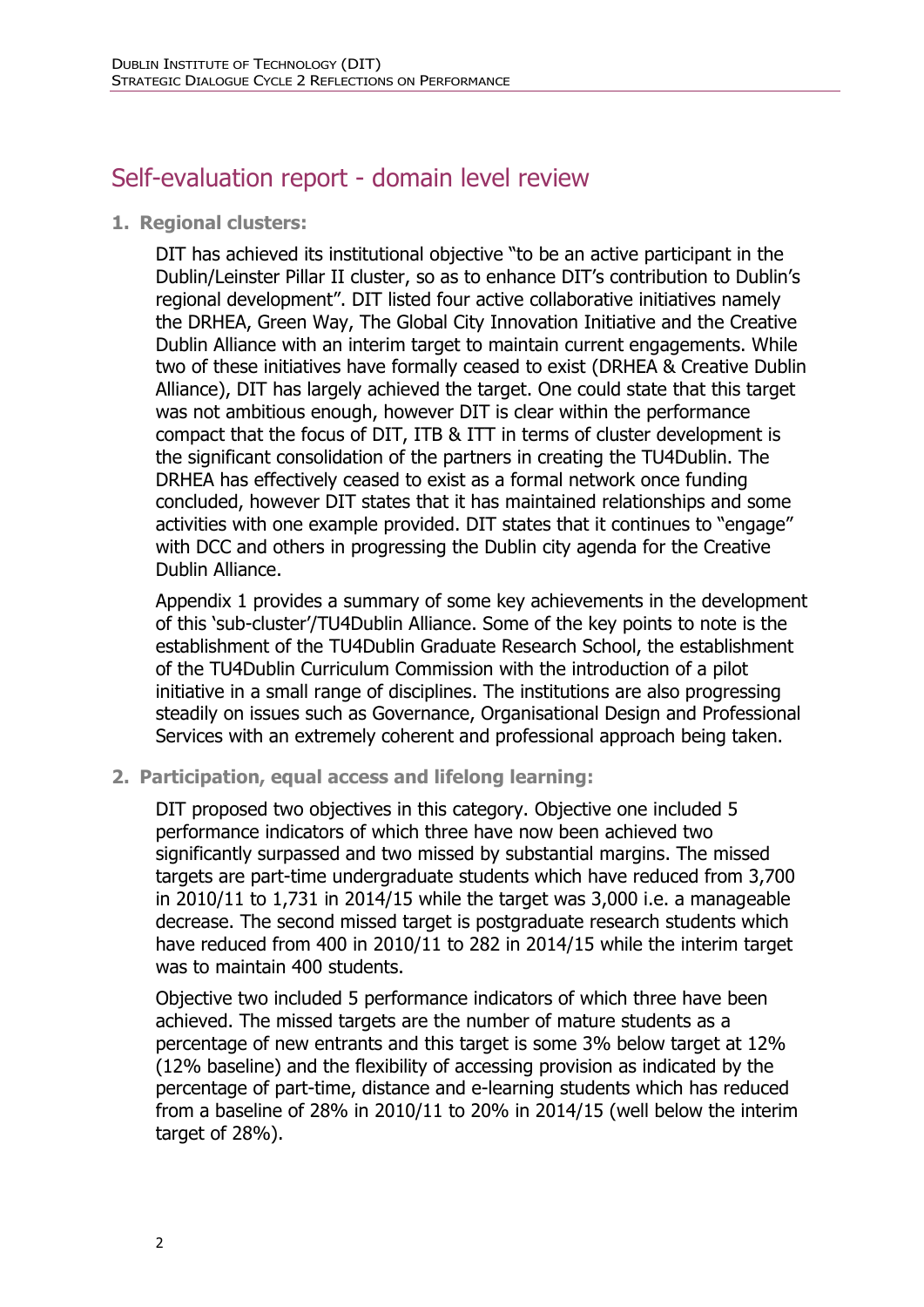Appendix 2 provides robust justification as to why a number of targets have not been attained whilst some have been exceeded. DIT notes particularly that new full-time undergraduate students have exceeded the target by over 10% (1,178 above interim target of 11,500) and generally attributes this growth to increased demographics within the population. It is noted that programmes in property and construction are returning to growth following dramatic decline experienced in the recession years. Science programmes have continued to be popular with constant, if small, increases in the period. New programmes introduced in the period, such as the honours degree in Law also attracted additional students to the institute.

With respect to part-time student numbers, DIT suggests that the weakness in demand in this area is directly linked to the economic situation that prevailed in recent years and refers to the reduction of "earner-learners" who were funded in whole or part by their employers. In some cases where few employment opportunities existed (example of former apprentices provided) these students embarked on full-time studies – thus reducing part-time numbers with a corollary that the full time numbers increased.

The national challenge in the funding and recruitment of PhD students is referenced to explain the decline in postgraduate research numbers. Appendix 4 refers to the establishment of a joint TU4Dublin Graduate Research School to lead the integration of graduate education arrangements for TU partners and to promote new PhD recruitment. Measures include fully-funded as well as fees support for approved applicants, international marketing and the development of new doctoral pathways. 100 additional PhD places have been secured through external funding – these numbers are not reflected in the 2014 numbers. The establishment of the Graduate Research School along with the delivery of new research facilities at Grangegorman (Environmental Sustainability and Health Sciences Institute (EHSI) and the co-location of incubation facilities along with key consolidation and coherence objectives within the strategy should arrest decline in this area.

A target of 15% of new entrants was set for mature students; however, only 12% was achieved. The figure of 12% is however in line with the national average. DIT refer to a "general stalling" of numbers in this cohort and again references the economic situation which, without doubt, is having a significant impact.

With respect to students with a disability, DIT utilises some internal data for students who avail of the Disability Support Service and attributes these numbers to a short list of areas. This data should be clarified at the next round of strategic dialogue.

The decline in flexibility of access is attributed to the significant decline in parttime student numbers.

More generally on benchmarks, DIT's percentage-based compact targets might not be fully reflective of the breadth of access activity undertaken by the institution, particularly targeting socio-economic target groups. This is something that DIT might discuss at the meeting with the HEA.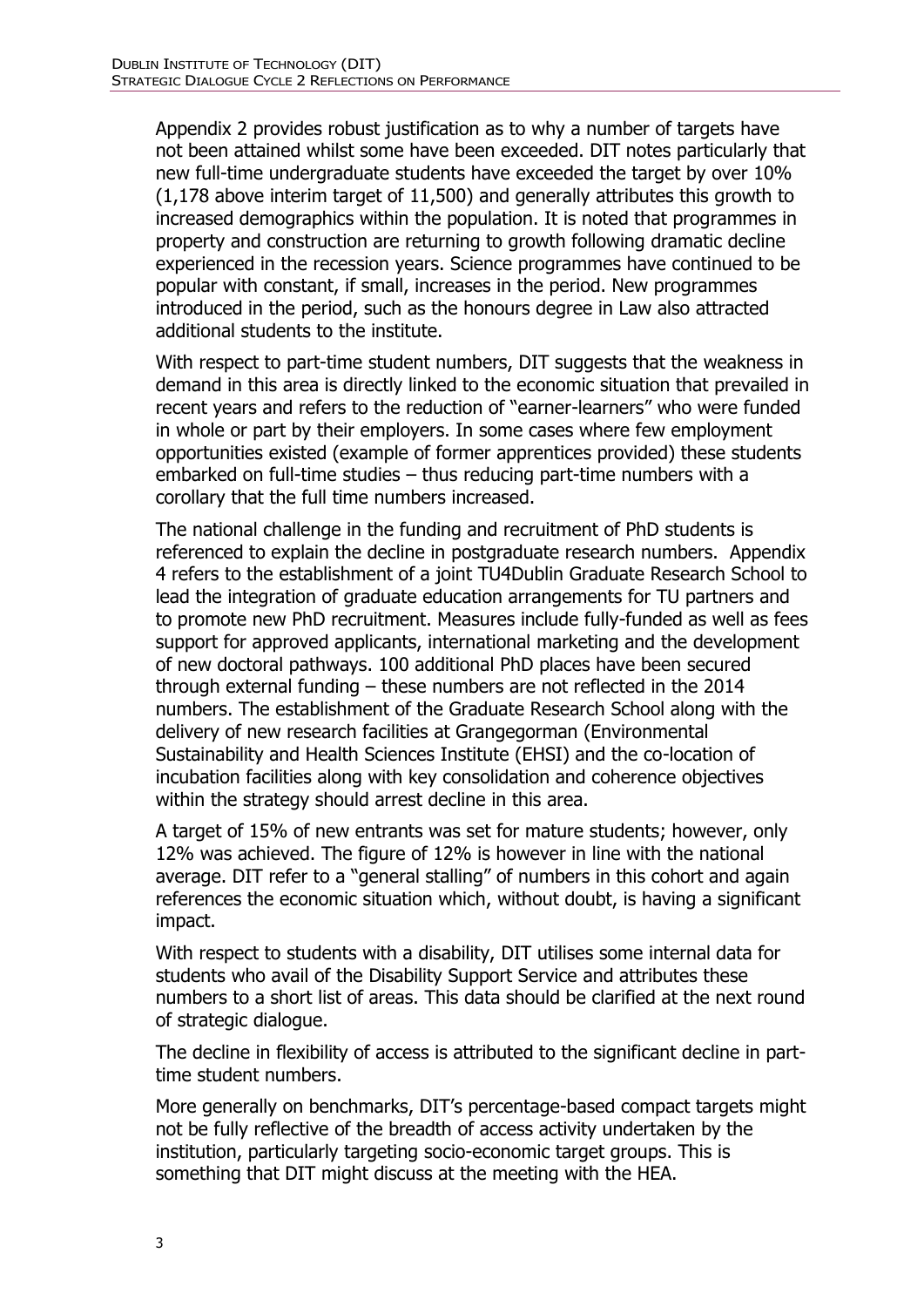#### **3. Excellent teaching and learning and quality of student experience:**

In its compact, DIT set out two institutional objectives. The first objective includes 5 performance indicators with the second including one such indicator. Significant progress has been made by DIT in the area of non-presence rates by discipline and further consideration is being given to appropriate national benchmarks at programme level where like-for-like comparisons are difficult to achieve. DIT should be asked to discuss the difficulties being experienced in this area and to reconsider its summary finding. Institutional objective 2 has also been achieved.

The Irish Survey of Student Engagement for 2014 gives DIT an overall satisfaction rating of 60.4%. This is somewhat behind the rate of 67.3% for other institutions and the institution appears to fall down in areas such as learning, development and higher order thinking. The strategy summary, however, would provide confidence that DIT and the TU4Dublin will improve this position in future years. The delivery of the Grangegorman campus should also improve the student experience at DIT.

#### **4. High quality, internationally competitive research and innovation:**

In its compact DIT set out one institutional objectives which included 4 performance indicators. DIT has achieved the interim target with only one of the four indicators but is very close on another and cites a common trend as an explanation for the drop in publications per year. Postgraduate research student numbers are significantly down. However, a detailed action plan to increase research student numbers is being implemented (as mentioned at 2 above). Research income also failed to meet the interim target of €20m by some €8m and will also be a focus of the research action plan.

In Appendix 4, DIT states that overly ambitious targets, a difficult research environment, reduced sectoral funding and a delay in the implementation of the institute's research action plan has meant that a number of stimulus measures have not yet had time to take effect.

There has been good progress in increasing the number of full-time academic staff holding a PhD qualification and TU partners are on course to reach TU staff profile criterion. Staff development measures have been implemented including fee support policy and time release buyout scheme for PhD completion in order to achieve these targets.

DIT has explained that a number of interim targets have not been met as there was a delay of approximately 18 months in the implementation of the institute's Research Action Plan that underpinned the targets provided in the Performance Compact. A number of additional environmental factors were subsequently discussed at the meeting, including; an adverse funding environment, a national decline in PhD numbers and what the institute views as an inappropriate RGAM weighting for doctoral activity. As recommended, the Institute has now undertaken a strategic review to ensure progress is made in the delivery of the plan and appropriate revised targets are now presented.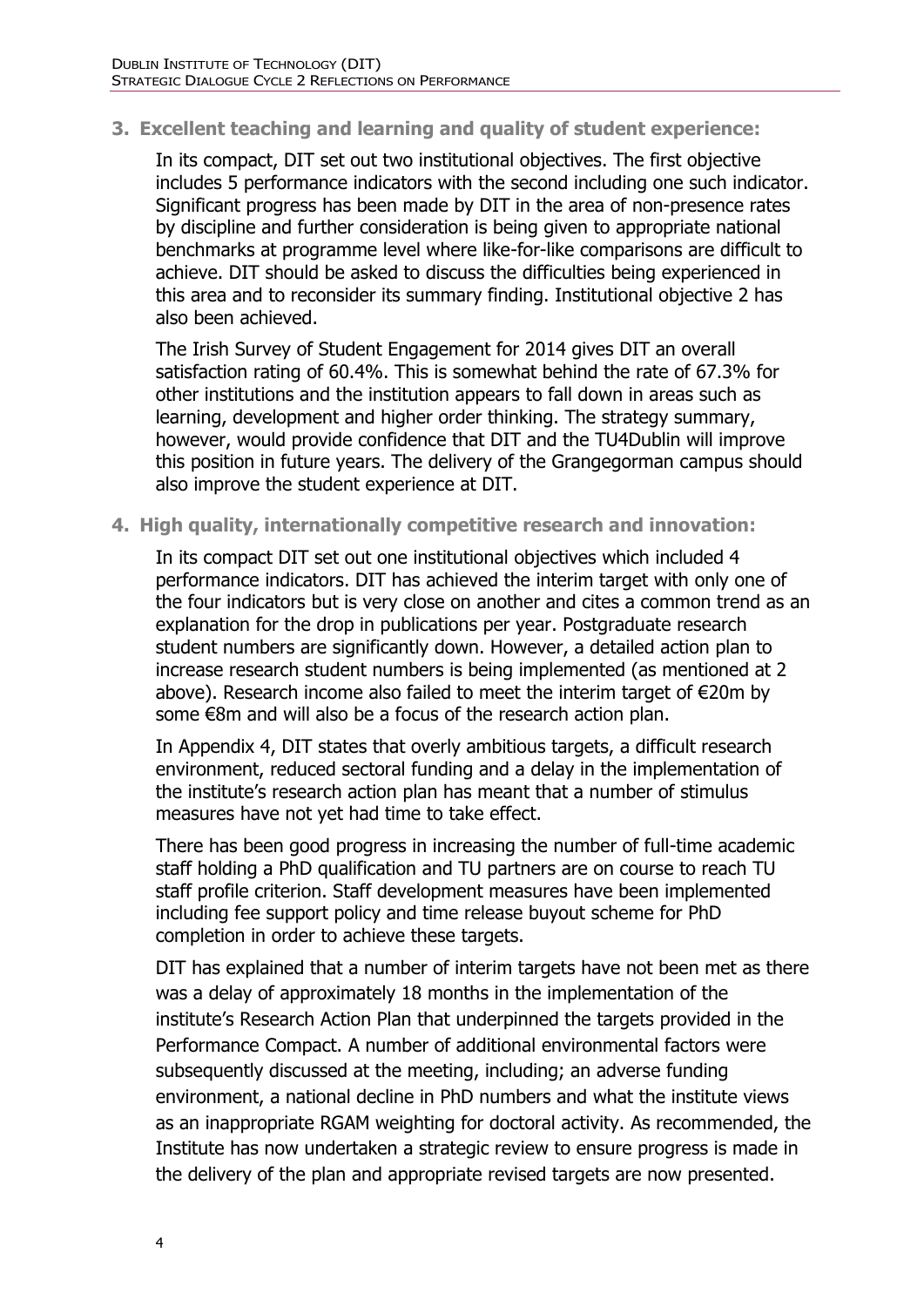It is useful to note that a number of steps have already been taken to address performance in this area:

- Filling of the vacancy for the position of Director for Research, Enterprise and Innovation Services from November 2014;
- Restarting the Research Action Plan (RAP) from calendar year 2015 with new stimulus measures to attract greater research income;
- Development of a research recruitment programme to kick start research development in order to meet targets for the Performance Compact and TU designation;
- Implementation of capacity building and new structural initiatives such as the Joint Graduate Research School to support development of TU4Dublin-wide research culture

Accordingly, the focus of this work has gain renewed momentum and the revised targets – highlighted in red and provided in the Appendix, reflect the initial projections under the RAP with the timeline adjusted to take account of the delayed start. New interim targets for 2015/16 are included to calibrate the adjusted targets. To date, measures taken have brought research student enrolment back on track with further strong enrolment projected in the remaining two years of the Compact. Research income targets have been adjusted to take account of the revised timeline for the implementation of the Research Action Plan.

**5. Enhanced engagement with enterprise and the community and embedded knowledge exchange:**

In its compact DIT sets out one institutional objective and four performance indicator targets. The interim targets under performance indicator 1 & 2 have all been achieved with some targets exceeded considerably which is commendable. The existing levels of active participation in regional/civic networks is impressive and DIT are clearly very strong in this area.

Appendix 5 provides a list of the 26 organisations participating in the DIT Corporate Partnership Network and some examples of member engagements. While some of the engagements are tentative, some listed are quite embedded and impressive. DIT also provide an overview of plans for Knowledge Transfer in the TU4Dublin and outline how DIT, ITT & ITB have prioritised enterprise engagement as a key element of their respective strategic plans and list a number of supports to enterprise. A good overview of the Dublin Region Innovation Consortium (DRIC) established in 2013 by DIT, ITB, ITT, IADT and the National College of Ireland is also provided. Its primary purpose is to maximise the impact of research, commercialisation and innovation activities in the member institutions. The DRIC consortium has been quite successful to date.

Also in appendix 5 are some details of the impressive relationship and levels of engagement with Dublin City Council. This relationship appears to be longstanding and supported within multiple areas and levels of each respective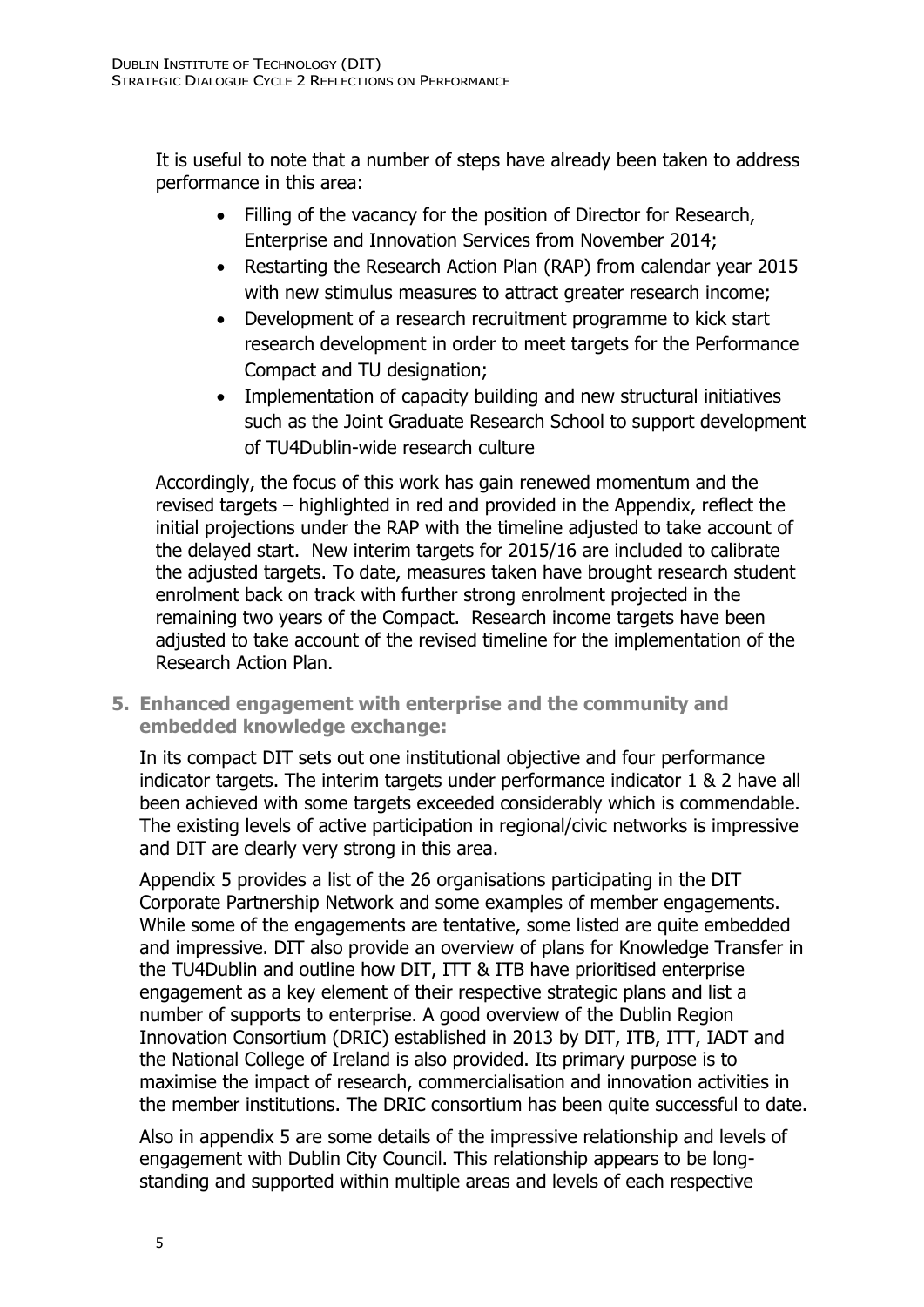institution. Highlights of achievements from the Grangegorman Learning and Labour Forum are also included in appendix 5. The success of this initiative is impressive and could be used as a model for institutions to engage with the communities around them.

DIT's award-winning Innovation and Technology Transfer Office - The DIT Hothouse also appears to be a major driver of success in this area.

## **6. Enhanced internationalisation:**

In its compact DIT sets out one institutional objective and performance indicator targets based on numbers of international student enrolments. DIT has comfortably achieved this interim target. The final target is to quadruple existing numbers.

DIT states an intention to implement an International Strategy with a particular emphasis on enhancing the student experience within DIT by further internationalisation of the curriculum and through student and staff mobility strategies and agreements between institutions. It is not clear from this statement how progress in this area will be measured or indeed who will be responsible for implementation of the strategy.

Appendix 6 provides details of an ongoing review of the DIT approach to internationalisation. A management group has been established to assist in this regard and a number of initiatives are listed including the provision of additional staff resources to the DIT International Office to support the implementation of this strategy. One new staff resource is dedicated to support the student experience. No metrics are provided to support this additional information and the information bears little relationship to the strategy summary contained in the mission based performance compact.

DIT states that initial discussions have commenced that may lead to delivery of DIT provision on a dedicated campus overseas.

DIT has clarified that much work has been undertaken around internationalisation

within DIT over the academic year 2014/15. As has been shared with HEA, the

DIT International Strategy identifies 3 main strands:

I. Student Recruitment –

As the Self Study has indicated in terms of student recruitment, the numbers have grown and currently stand at 900. The balance between inward and outward bound Erasmus students has been addressed and the census numbers for 2015/16 will see a closer alignment in numbers. This recruitment effort is supported by an enhanced staffing of the International Office aligned to target markets for recruitment and partnering.

II. International Partnering –

DIT has established a very wide range of partnerships across the world. During 2014/15 an audit of these partnerships were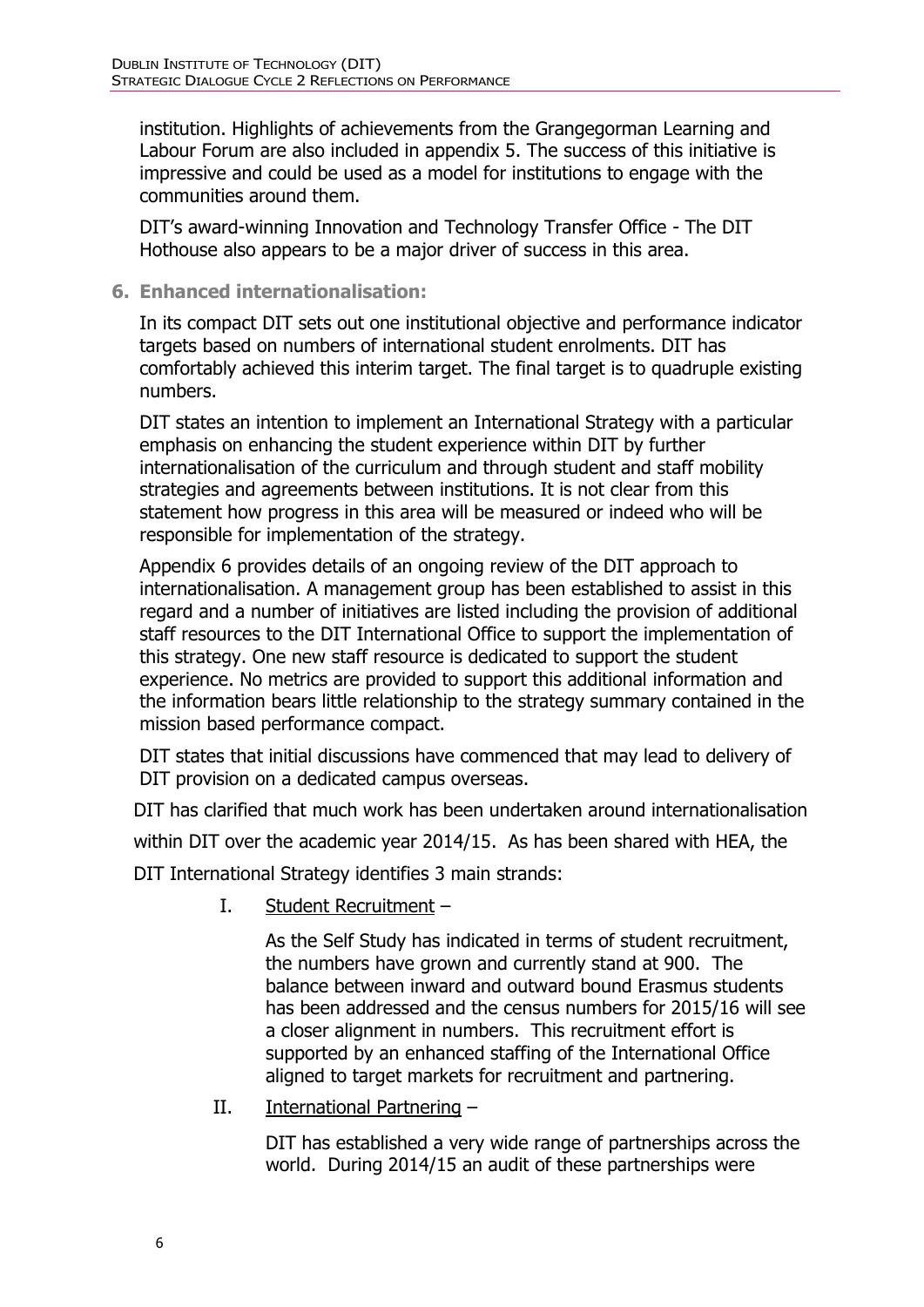undertaken in order to assess the activity underway. In the case of China a member of staff was designated with particular responsibility for this country with a view to focussing partnerships with institutions of strategic fit. In addition a special Sub-committee of Academic Council was established to review and approve proposals for partnerships between DIT and other academic institutions.

## III. Internationalisation of the curriculum/ the student experience –

This is a real challenge for any institution. Within DIT in practical terms a member of staff has been designated to interact with international students on a full time basis to promote engagement. Programme committees have appointed coordinators on the ground to again enhance integration of international students and these activities are supported by teams in the Campus Life function such as chaplaincy, counselling, sports and the medical centre.

It is recognised that internationalisation has to be an Institute-wide commitment and pervade all Institute activities from academic to non-academic areas and DIT is working towards that goal. In terms of the TU4Dublin, a DIT colleague has also taken a leadership role to progress the internationalisation agenda. Senior colleagues from each of the 3 partners have been meeting throughout 2015, with a view to revising strategies and developing a common focus. In this regard key principles have been identified and a range of objectives, metrics, time-fames and allocation of responsibilities have been drafted, to be considered and approved by the Alliance. In 2016 this work will be continued.

**7. Institutional consolidation:**

DIT is committed with its Dublin TU Alliance partners, ITB and ITT to the integration of the three institutions to create the Dublin Technological University. In its compact DIT sets out three institutional objectives, only two of which have been reported on. Objective one "establishment of a DTU" includes 16 interim targets of which 15 have been achieved with the  $16<sup>th</sup>$  target dependent on the TU legislation being in place. Objective two "progress the relocation of DIT to its new campus at Grangegorman" includes one interim target which has been achieved. Institutional objective three "to complete the structural and process change phases of the organisation of DIT and excellence in administration (EIA) programmes" is recorded as 'targets achieved' in the DIT self-evaluation report.

Notwithstanding the delays in the preparation of the TU legislation, it is very welcome that the three partner institutions are working on important administrative changes, e.g. TU4D financial model including internal resource allocation framework, engagement with trade unions ('safe space' forum under the auspices of the LRC), engagement with student body. These could serve as a model or guide for other future HEI consolidations. The partner institutions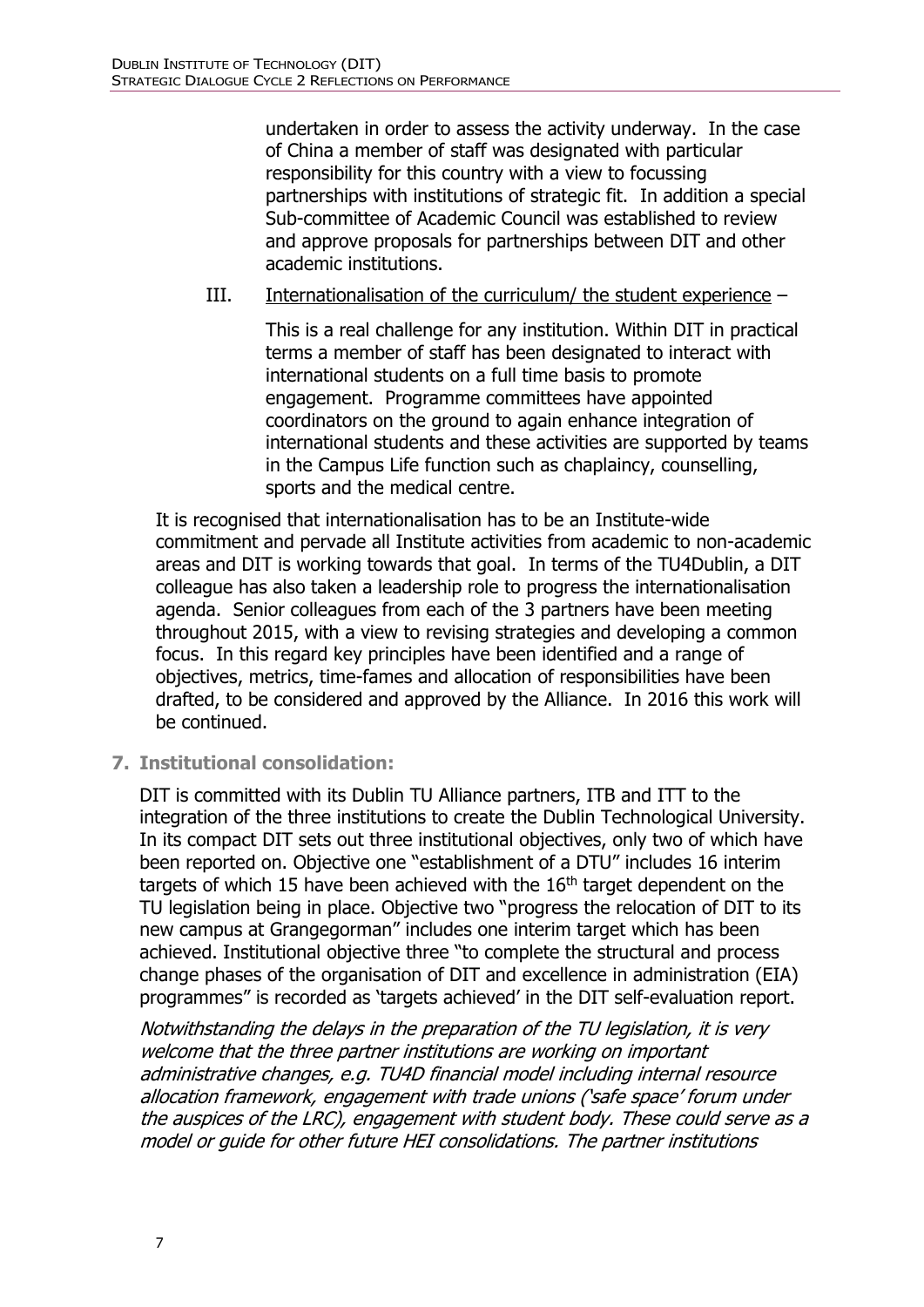#### should be asked to provide an update on this work at the Strategic Dialogue meeting.

In September 2014, DIT opened the Grangegorman campus with 1,100 students and 80 staff moving on to the site. As a result of this move, DIT has been able to exit a major leased building at Portland Row and smaller leased buildings in Temple Bar. Work on the campus continues with planning lodged for two major PPP projects. The campus will enable the consolidation of DIT's activities onto a single campus, representing almost 10% of Irish higher education provision.

## **8. Additional Notes:**

DIT has provided an update regarding one missing target relating to institutional consolidation (structural and process change phases, section 7). DIT might discuss these challenges overcome and achievements in more detail.

DIT supplied the missing traffic light summary for performance indicator targets 3 & 4 – (section 5) "enhanced engagement with enterprise and the community and embedded knowledge exchange".